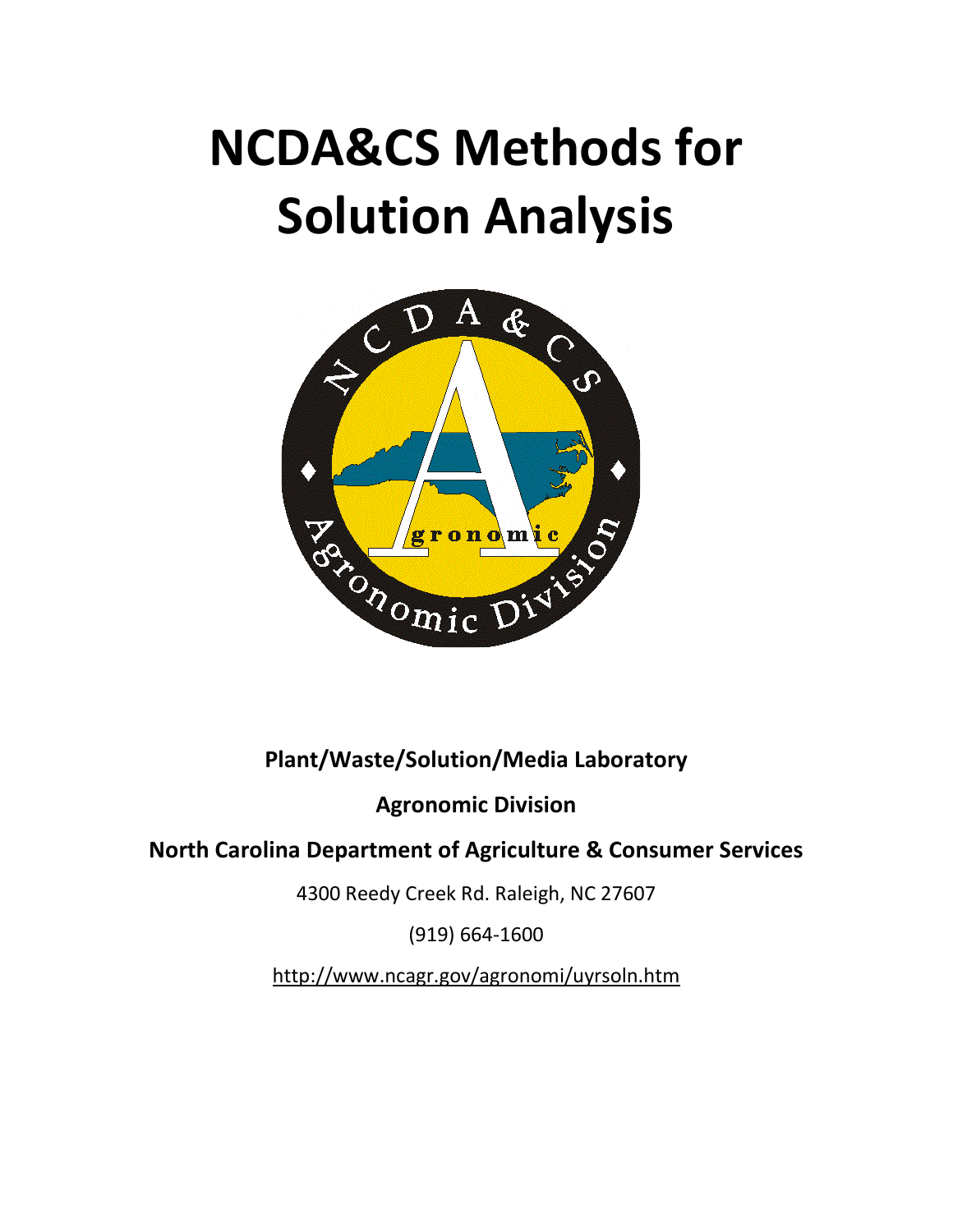# **Solution Analysis**

Solution analysis is used to test the inorganic minerals and other parameters of surface water, well water and nutrient solutions for varied agricultural purposes such as irrigation, fertilization (nutrient solutions), livestock and poultry production, pesticide preparation, pond management and aquaculture. The NCDA&CS Agronomic Division does not perform any testing for microbial agents (e.g. pathogens, algae) or organic contaminants (e.g. pesticides, herbicides, petroleum products) nor does the Division provide recommendations for human drinking water.

The standard solution analysis includes measurement of nitrate-nitrogen ( $NO<sub>3</sub>-N$ ), ammonium-nitrogen (NH4-N), phosphorus (P), potassium (K), calcium (Ca), magnesium (Mg), sulfur (S), iron (Fe), manganese (Mn), zinc (Zn), copper (Cu), boron (B), sodium (Na), aluminum (Al), and chloride (Cl) concentrations. Measurements of pH, soluble salts (SS or EC), and total alkalinity as well as values of hardness and sodium adsorption ratio (SAR) are reported. For irrigation water, most source waters and nutrient solutions, the amount of sulfuric acid needed to adjust alkalinity (Acid Requirement) is also reported.

| Standard solution analysis for N.C. residents               | \$5.00  |
|-------------------------------------------------------------|---------|
| Standard solution analysis for non-N.C. residents           | \$25.00 |
| ‡Standard solution analysis for N.C. researchers            | \$12.00 |
| <b>‡Standard solution analysis for non-N.C. researchers</b> | \$25.00 |

ǂ A completed NCDA&CS Research Project Agreement is **required prior to submission** of research samples. *Please contact Dr. Kristin Hicks at Kristin.Hicks@ncagr.gov to set up a Research Project Agreement. The NCDA&CS Cooperative Research Agreement can be found here:* http://www.ncagr.gov/agronomi/documents/Research\_Project\_Agreement\_PWSM.pdf

In addition to the standard analysis, certain tests are available by request for an additional fee per sample.

#### **Additional tests available by request:**

- Molybdenum  $(Mo)$  + \$2
	-
- ⱡ Heavy Metals: cadmium, nickel, lead, arsenic, chromium, selenium+ \$20

#### (ⱡ **Note: heavy metals analysis is available only for research purposes with a valid research agreement from a university, government agency or private scientific research institute. NO EXCEPTIONS.)**

Sampling instructions can be found here: http://www.ncagr.gov/agronomi/pdffiles/Solution\_sampling\_Quick\_Guide.pdf

The Sample Submission form for growers can be found here: http://www.ncagr.gov/agronomi/pdffiles/Solution\_Sample\_Submission\_Form\_Fillable.pdf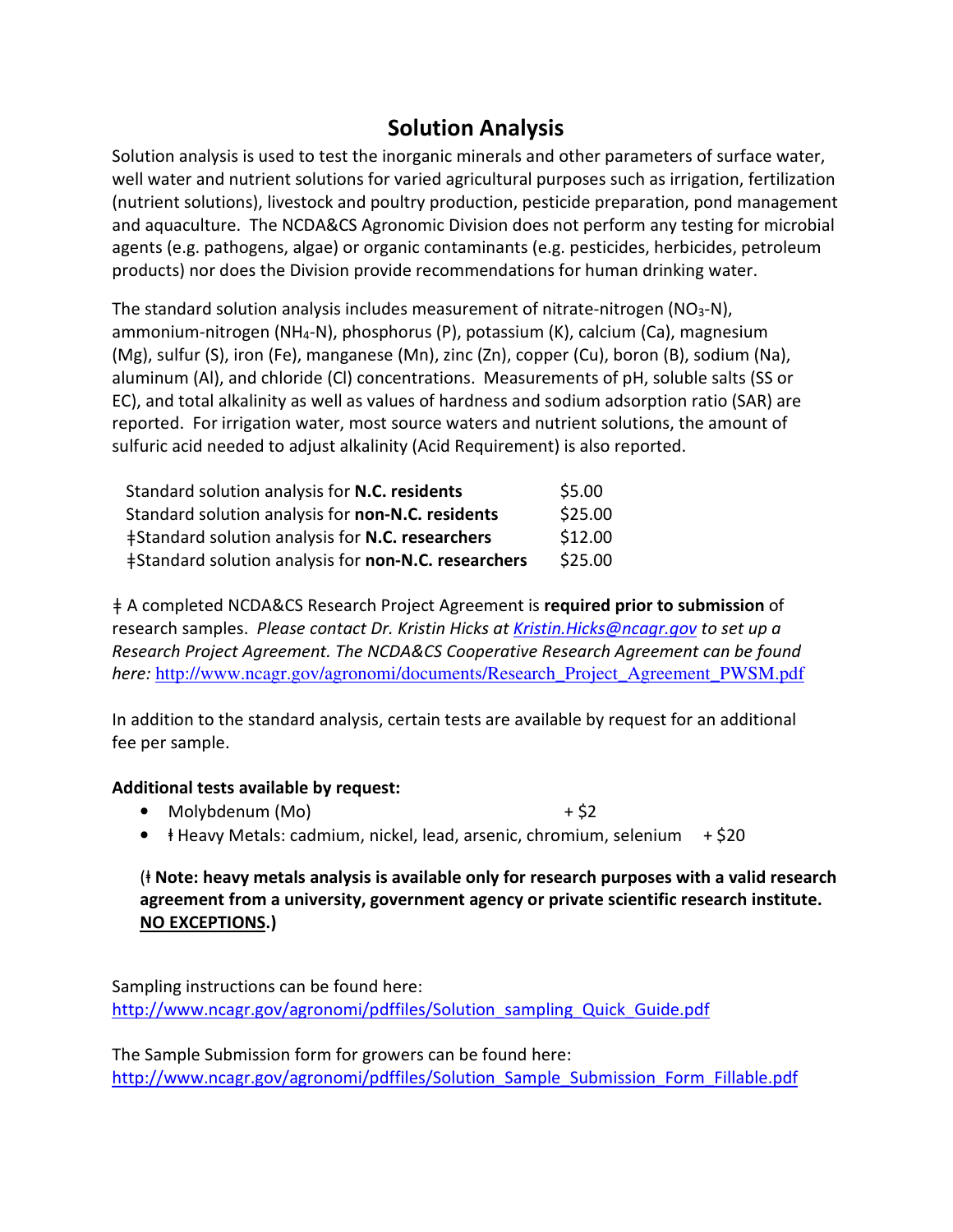The Sample Submission form for researchers can be found here: http://www.ncagr.gov/agronomi/pdffiles/Solution\_Sample\_Submission\_Form\_Researcher. pdf

# **Minimum Sample Volumes**

In order to obtain a representative sample, NCDA&CS strongly recommends a sample volume of 8-16 oz ( $\approx$ 500 mL). Where this is not possible, please note the minimum sample volume required to perform each analysis (Table 1).

| <b>Solution Samples Method Summary</b>                                       |                                 |                                                      |                                    |  |
|------------------------------------------------------------------------------|---------------------------------|------------------------------------------------------|------------------------------------|--|
| <b>Sample Test</b>                                                           | <b>Minimum</b><br><b>Volume</b> | <b>Analytical Method</b>                             | Reference                          |  |
| $NO3-N$ , NH <sub>4</sub> -N, Cl <sup>-</sup>                                | 15 mL                           | <b>Filtered; Continuous Flow</b><br>Analysis         | EPA 350.1; EPA<br>353.1; EPA 325.2 |  |
| P, K, Ca, Mg, S, Fe, Mn,<br>Zn, Cu, B, Na, Al, Mo,<br>As, Cd, Cr, Ni, Pb, Se | 15 mL                           | Filtered; ICP-OES                                    | EPA 200.7                          |  |
| pH                                                                           | 10 <sub>mL</sub>                | As-received; pH meter                                | AOAC 973.41                        |  |
| EC/SS                                                                        |                                 | As-received; EC meter                                | EPA 120.1                          |  |
| Alkalinity (CO <sub>3</sub> and<br>$HCO3$ )                                  | 25 mL                           | Acid titration for total<br>alkalinity determination | AOAC 920.194                       |  |

Table 1. Solution methods summary with minimum volume that may be used.

# **Analytical Methods**

## **Sample Processing & Storage**

Samples are analyzed as-received for pH, EC and alkalinity. For elemental and ion analysis, they are first filtered through a pre-folded Whatman #2 filter paper. Prior to analysis, samples are homogenized by shaking. Except during analysis, samples are refrigerated at 4 °C.

## **Inorganic Nitrogen: NO3-N and NH4-N**

Nitrate-nitrogen ( $NO<sub>3</sub>-N$ ) and ammonium-nitrogen ( $NH<sub>4</sub>-N$ ) are determined on a 15 mL sample which is shaken and then filtered through a pre-folded Whatman #2 filter paper (Texas Scientific Products, Argyle, TX).

 $NO<sub>3</sub>-N$  is determined on the filtrate by the hydrazine reduction method, where nitrate is reduced to nitrite with hydrazinium sulfate catalyzed by  $Cu<sup>2+</sup>$ , under alkaline conditions and at elevated temperature (Kempers and Luft 1988). The NO<sub>2</sub>-N concentration (that originally present plus reduced nitrate) is determined by diazotizing with sulfanilamide and coupling with α-naphthyl-ethylenediamine dihydrochloride to form a highly-colored azo dye which is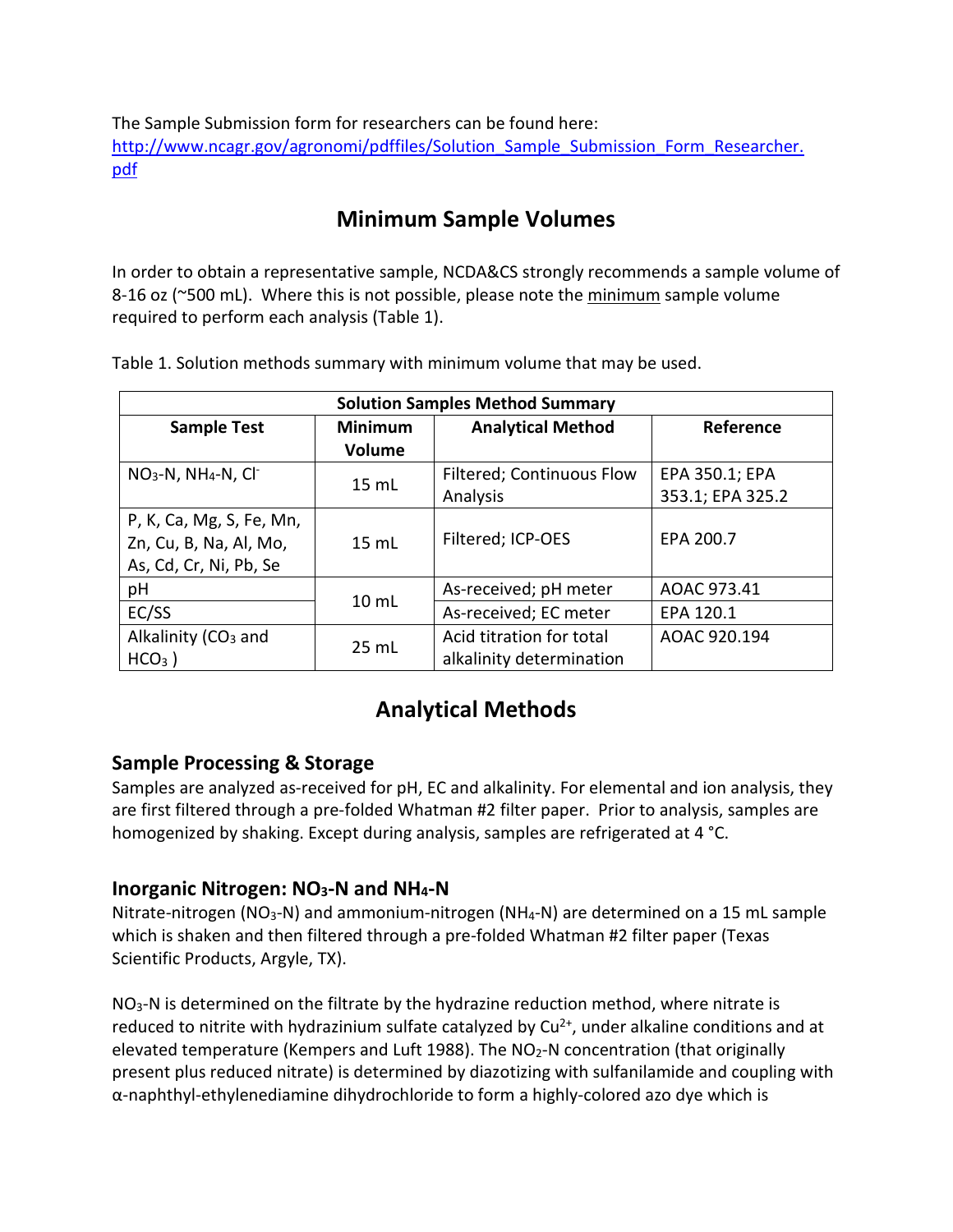measured at 540 nm (modified Griess reaction) (USEPA 1978b; Kempers and Luft 1988; Skalar Analytical 2018c). NH4-N is based on the modified Berthelot reaction where, after oxidation and oxidative coupling, a green-colored complex is formed, which is then measured at 660 nm (Krom 1980; Skalar Analytical 2018a; USEPA 1993).

Both NO3-N and NH4-N are quantified by continuous flow analysis using an auto-flow spectrophotometric analyzer (San<sup>++</sup> Segmented Flow Auto-Analyzer, Skalar Instruments; Breda, The Netherlands). Nitrate-nitrogen (NO<sub>3</sub>-N) and nitrite-nitrogen (NO<sub>2</sub>-N) are reported as NO<sub>3</sub>-N on the Solution Analysis Report. Ammonium-nitrogen (NH<sub>3</sub>-N + NH<sub>4</sub>-N) is reported as NH<sub>4</sub>-N on the Solution Analysis Report. Results are expressed in parts per million (ppm) [equivalent to mg  $\lfloor$ <sup>-1</sup>].

#### *Inorganic Nitrogen Quality Controls*

Method detection limits (MDL) are determined when a new instrument or method is put into use and verified annually. **The MDLs for NH4 and NO3 are 0.87 ppm and 0.45 ppm, respectively.**

Samples are quantified using nine calibration standards. A method blank and duplicate spike sample are analyzed with each batch. A calibration verification solution and calibration blank are analyzed at the beginning and end of each batch and after every 10 samples. Four independent calibration verification solutions are analyzed at the beginning and end of each run. Drift checks are analyzed at the beginning and end of each run and every 20 samples. Two nitrite checks ( $NO<sub>2</sub>-N$ ) are analyzed to verify the completeness of the nitrate reduction reaction at the beginning and end of each run.

## **Chloride (Cl- )**

Chloride concentration is determined on a 15 mL sample which is shaken and then filtered through a pre-folded Whatman #2 filter paper (Texas Scientific Products, Argyle, TX).

CI<sup>-</sup> is determined by the thiocyanate displacement method where thiocyanate is liberated from mercury(II) thiocyanate by the formation of soluble mercuric chloride. The liberated thiocyanate forms a red colored complex with ferric iron ions also present in solution (USEPA 1978a; Zall et al. 1956; Skalar 2018b). This complex is measured at 470 nm on a segmented flow analyzer (San<sup>++</sup> Segmented Flow Auto-Analyzer, Skalar Instruments; Breda, The Netherlands). Results are expressed in parts per million (ppm) [equivalent to mg  $L^{-1}$ ].

#### *Cl Quality Control*

Method detection limits (MDL) are determined when a new instrument or method is put into use and verified annually. **The MDL for Cl is 1.27 ppm.**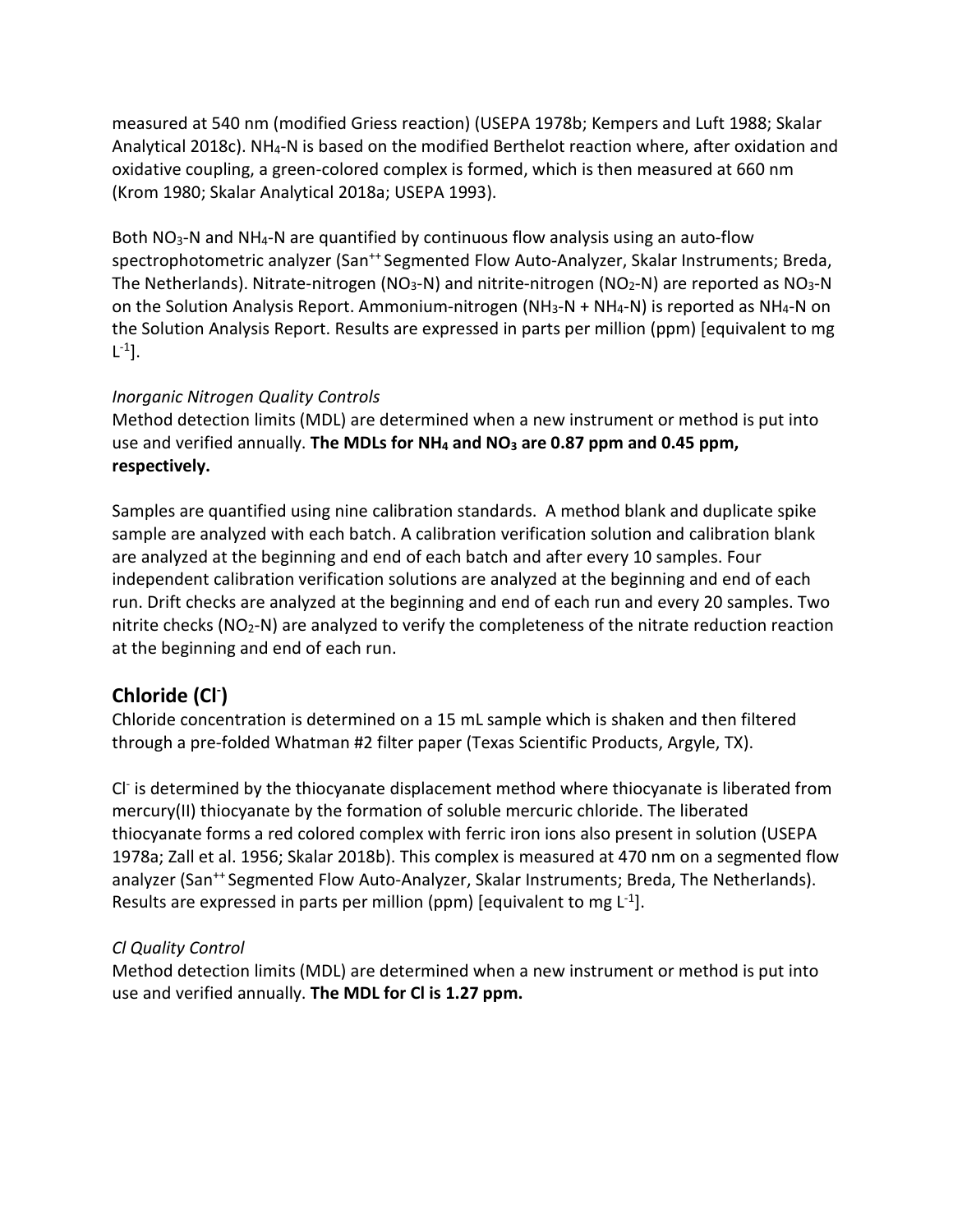## **Phosphorus (P), potassium (K), calcium (Ca), magnesium (Mg), sulfur (S), iron (Fe), manganese (Mn), zinc (Zn), copper (Cu), boron (B), sodium (Na), aluminum (Al), molybdenum (Mo), cadmium (Cd), nickel (Ni), lead (Pb), arsenic (As), chromium (Cr), and selenium (Se)**

Total elemental concentrations are determined on a 15 mL sample, which is first shaken and then filtered through a pre-folded Whatman #2 filter (Texas Scientific Products, Argyle, TX), using Inductively Coupled Plasma-Optical Emission Spectrometry (ICP-OES) (Spectro Arcos EOP and Arcos II EOP, Spectro Analytical: A Division of Ametek; Mahwah, NJ) (USEPA 2001). Elements are measured at the wavelengths listed in Table 2.

| Element         | Wavelength (nm)           |
|-----------------|---------------------------|
| Aluminum (Al)   | 396.152                   |
| Arsenic (As)    | 189.042                   |
| Boron (B)       | 208.959                   |
| Cadmium (Cd)    | 214.438                   |
| Calcium (Ca)    | 183.801, 315.887, 318.128 |
| Chromium (Cr)   | 267.716, 357.869          |
| Copper (Cu)     | 324.754                   |
| Iron (Fe)       | 259.941                   |
| Lead (Pb)       | 220.353, 405.778          |
| Magnesium (Mg)  | 279.079                   |
| Manganese (Mn)  | 257.611                   |
| Molybdenum (Mo) | 202.095                   |
| Nickel (Ni)     | 341.476                   |
| Phosphorus (P)  | 178.287                   |
| Potassium (K)   | 404.721, 766.491          |
| Selenium (Se)   | 196.090                   |
| Sodium (Na)     | 330.237, 589.592          |
| Sulfur (S)      | 182.034                   |
| Zinc (Zn)       | 213.856                   |

Table 2. Wavelengths used to quantify total elemental concentrations in solutions.

Results are expressed in parts per million (ppm) [equivalent to mg  $L^{-1}$ ].

#### *ICP-OES Quality Controls*

Elements are measured using a curve with at least five calibration points for most analytes. A five-point calibration is used for Mo and a seven-point curve for heavy metals (As, Cd, Cr, Ni, Pb, Se).

A method blank, calibration blank and reference material are analyzed with each batch. A calibration verification solution is run after the daily calibration, after every 10<sup>th</sup> sample and at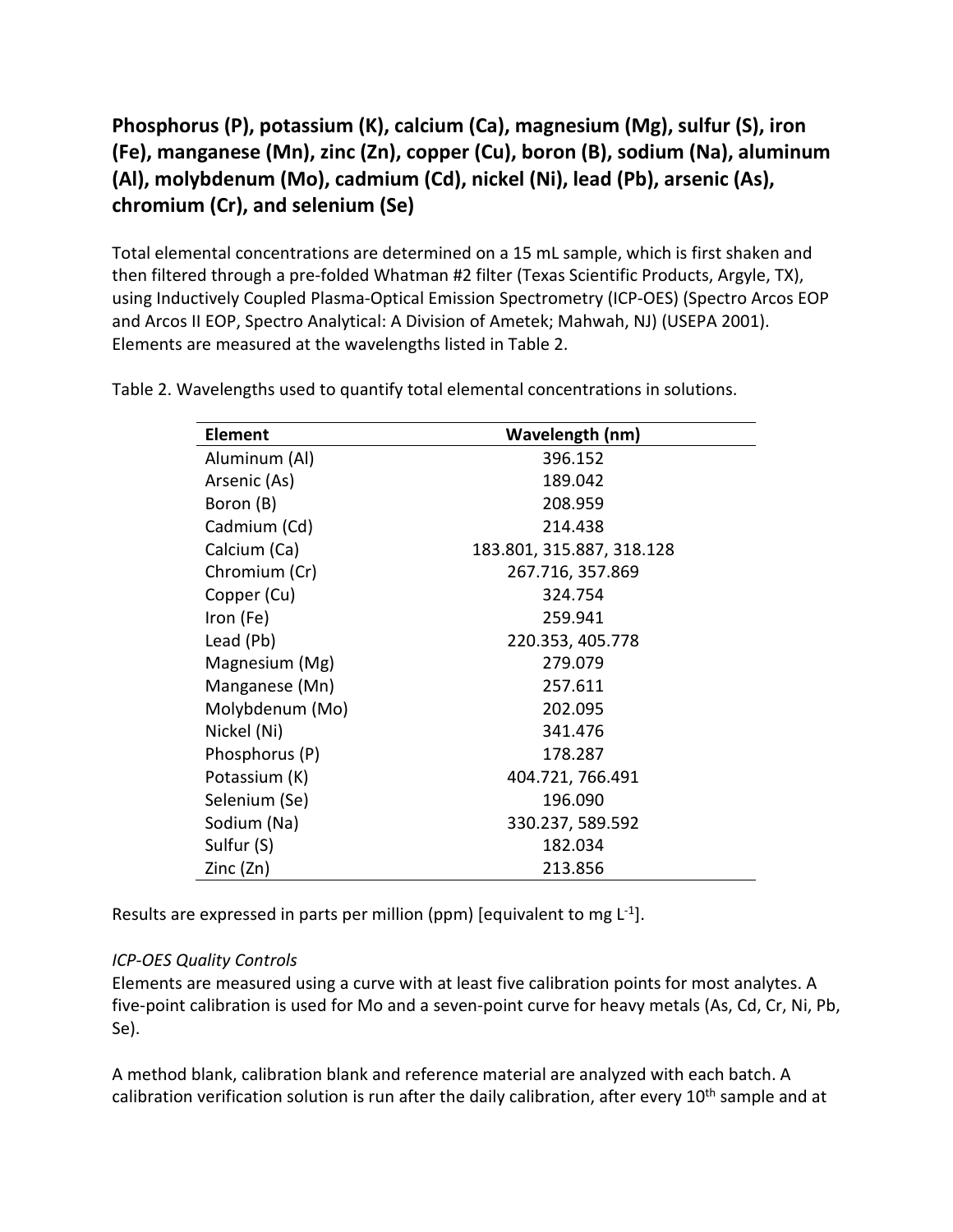the end of each run. An independent calibration verification solution is analyzed at the beginning and end of each run. The method detection limits (MDLs) for each analyte are listed in Table 3.

| <b>Element</b>  | MDL (ppm) |
|-----------------|-----------|
| Aluminum (Al)   | 0.025     |
| Arsenic (As)    | 0.003     |
| Boron (B)       | 0.025     |
| Cadmium (Cd)    | 0.002     |
| Calcium (Ca)    | 2.362     |
| Chromium (Cr)   | 0.004     |
| Copper (Cu)     | 0.006     |
| Iron (Fe)       | 0.047     |
| Lead (Pb)       | 0.006     |
| Magnesium (Mg)  | 1.059     |
| Manganese (Mn)  | 0.003     |
| Molybdenum (Mo) | 0.001     |
| Nickel (Ni)     | 0.004     |
| Phosphorus (P)  | 0.022     |
| Potassium (K)   | 0.193     |
| Selenium (Se)   | 0.004     |
| Sodium (Na)     | 0.657     |
| Sulfur (S)      | 0.048     |
| Zinc (Zn)       | 0.010     |

Table 3. MDLs of total elemental concentrations in solutions by ICP-OES.

## **pH**

The pH of water and solution samples is determined directly on samples at 25 °C using a Thermo Scientific Orion Versa Star Pro pH meter with a green epoxy non-fillable pH electrode with BNC connection (APHA 2012; AOAC 1990c). pH is a measure of acidity or alkalinity on a scale of 1 to 14 and is reported on this scale (unitless).

#### *pH Quality Control*

A three-buffer calibration is performed daily with a slope maintained between 98% and 102%. A duplicate solution sample is analyzed daily as a quality control sample with an acceptance criteria of ±0.2 pH units.

## **Electrical conductivity (EC**)

Electrical conductivity (EC) is a measure of the ability of an aqueous solution to carry a current. The EC of an aqueous solution depends on the total concentration, mobility, and valence of ions and on the temperature of the sample. EC is measured directly on samples at 25 °C. EC is measured using a conductivity meter and probe (SevenMulti; Mettler-Toledo, LLC; Columbus,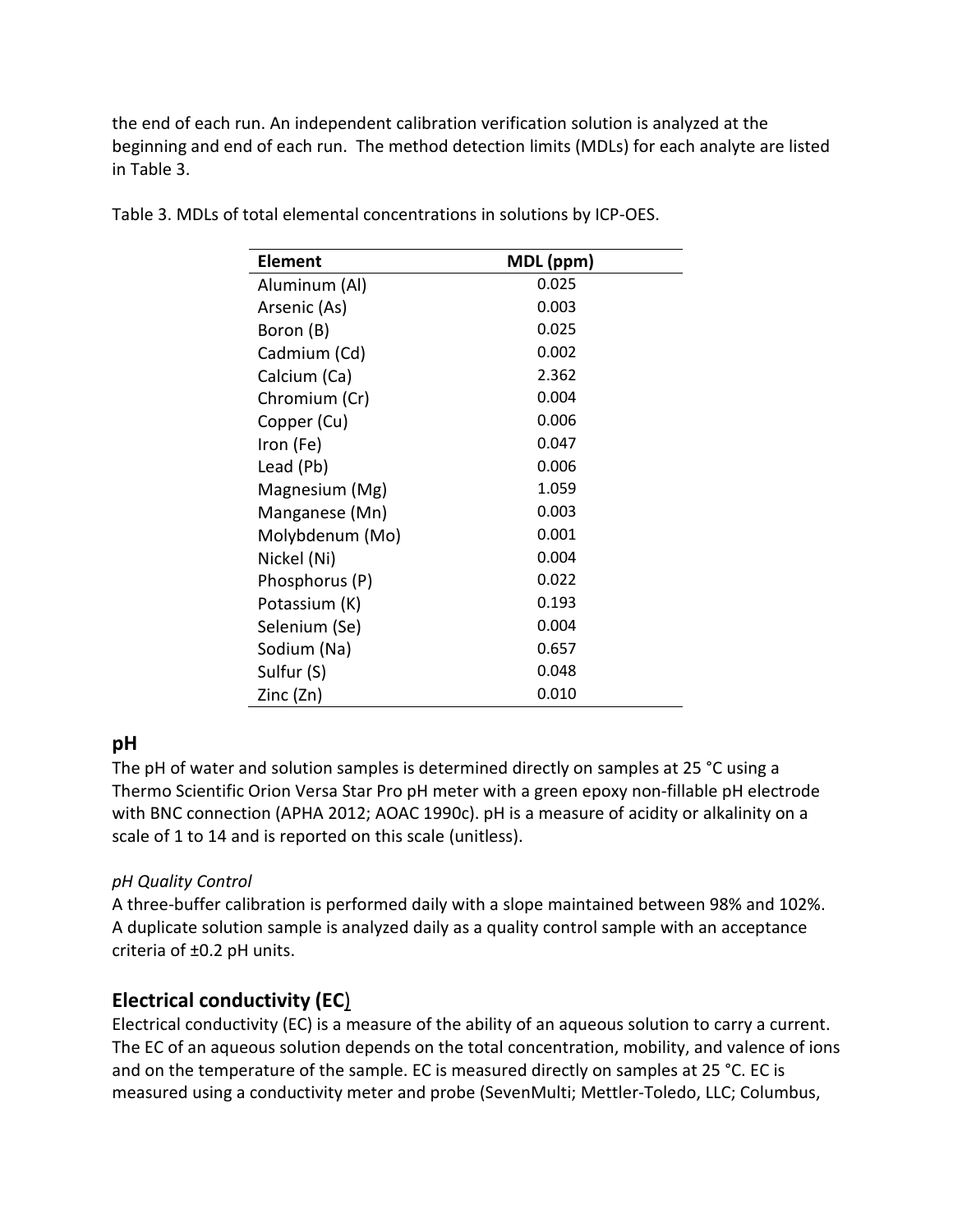OH) (AOAC 1990b; USEPA 1982). EC is also referred to as soluble salts (SS). EC is expressed in units of mS cm<sup>-1</sup> and SS is expressed in units of  $10^{-5}$  S cm<sup>-1</sup>.

#### *Electrical conductivity Quality Control*

The EC meter is calibrated daily with a 1000  $\mu$ S conductivity standard. A duplicate solution sample is analyzed daily as a quality control sample with an acceptance criteria of < 2% relative standard deviation.

## **Carbonate (CO3) and bicarbonate (HCO3), i.e. Total Alkalinity**

Alkalinity is a measure of water's ability to resist change in pH (aka pH buffering capacity) and is the sum of carbonate (CO<sub>3</sub>) and bicarbonate (HCO<sub>3</sub>) ions in solution. Carbonate (CO<sub>3</sub>) and bicarbonate (HCO<sub>3</sub>) concentrations are measured by titrating a weak acid into water until the water reaches a colorimetric endpoint, using phenolphthalein and methyl orange as endpoint indicators (AOAC 1990a). The amount of acid needed to lower the pH to the colorimetric endpoint is inversely related to the alkalinity of the water.  $CO<sub>3</sub>$  and HCO<sub>3</sub> are reported in meg L<sup>-</sup> <sup>1</sup>. Total alkalinity (TA) is reported in ppm of calcium carbonate (CaCO<sub>3</sub>) and is calculated as follows:

$$
TA = (CO3 + HCO3) \times 50
$$

### *Carbonate and Bicarbonate Quality Control*

A three-buffer calibration is performed daily with a slope maintained between 98% and 102%. A duplicate solution sample is analyzed daily as a quality control sample with an acceptance criteria of <3% relative standard deviation.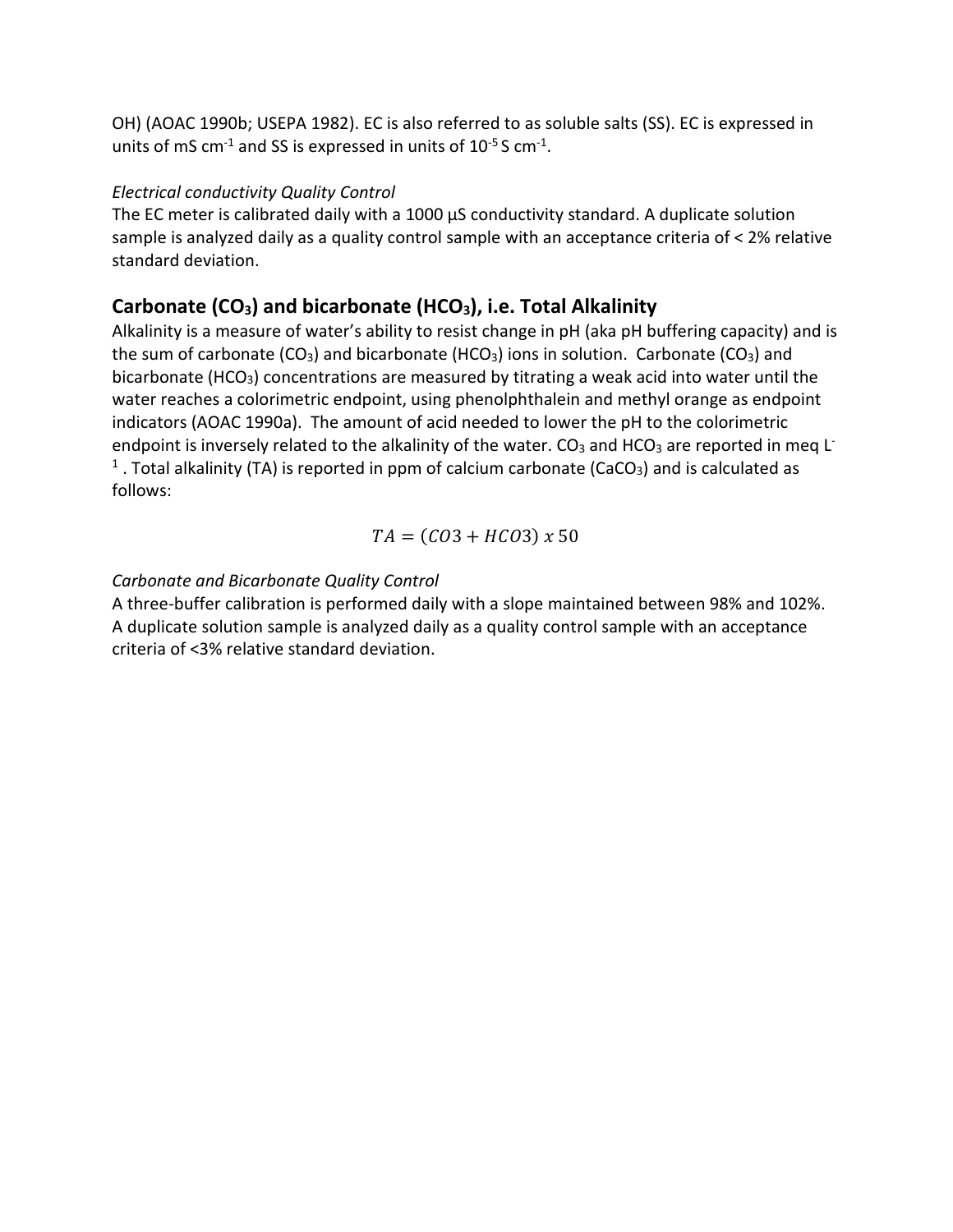# **References**

- [AOAC] Association of Official Analytical Chemists. 1990a. AOAC official method 920.194: carbonate and bicarbonate in water—titrimetric method, final action. In: Official methods of analysis. 15<sup>th</sup> ed. Arlington (VA): AOAC International. P. 322.
- [AOAC] Association of Official Analytical Chemists. 1990b. AOAC official method 973.40: Specific Conductance of Water. In: Official methods of analysis. 15<sup>th</sup> ed. Arlington (VA): AOAC International. p. 312.
- [AOAC] Association of Official Analytical Chemists. 1990c. AOAC official method 973.41: pH of Water. In: Official methods of analysis. 15<sup>th</sup> ed. Arlington (VA): AOAC International. p. 312.
- [APHA] American Public Health Association. 2012. Standard Methods for the Examination of Water and Wastewater. 22nd Edition. SM 4500 H<sup>+</sup>: pH Value. Ch. 4-91. Rice EW, Baird RB, Eaton AD, Clesceri LS, editors. Washington (DC): Public Health Association, Water Environment Federation, and American Water Works Association.
- Kempers AJ, Luft AG. 1988. Re-examination of the determination of environmental nitrate by reduction with hydrazine. Analyst 113:1117–20.
- Krom M. 1980. Spectrophotometric determination of ammonia: a study of modified Berthelot reaction using salicylate and dichloroisocyanurate. Analyst 105:305–16.
- Skalar Analytical. 2018a. Ammonia (Chemical method 155). In: The SAN<sup>++</sup> segmented flow analyzer — water analysis (Catnr. 155-312w/r+P1 issue 110118/99338796). Breda (The Netherlands): Skalar Analytical B.V. p 1-7.
- Skalar Analytical. 2018b. Chloride (Chemical method 239). In: The SAN<sup>++</sup> segmented flow analyzer — water analysis (Catnr. 239-510 issue 110218/99338796). Breda (The Netherlands): Skalar Analytical B.V. p 1-6.
- Skalar Analytical. 2018c. Nitrate + Nitrite (Chemical method 455). In: The SAN<sup>++</sup> segmented flow analyzer — water analysis (Catnr. 455-322w/r+P1 issue 110118/99338796). Breda (The Netherlands): Skalar Analytical B.V. p 1-9.
- [USEPA] United States Environmental Protection Agency. 1993. Method 350.1. Determination of Ammonia Nitrogen by Semi-Automated Colorimetry. Available at https://www.nemi.gov/methods/method\_summary/5405/
- [USEPA] United States Environmental Protection Agency. 1978a. Method 325.2. Methods for the Chemical Analysis of Water and Wastes. Chloride (Colorimetric, Automated Ferricyanide AAII). Available at https://www.nemi.gov/methods/method\_summary/5765/
- [USEPA] United States Environmental Protection Agency. 1978b. Method 353.1. Methods for the Chemical Analysis of Water and Wastes. Nitrate or Nitrite-Nitrogen by Autoanalyzer. Available at https://www.nemi.gov/methods/method\_summary/5250/